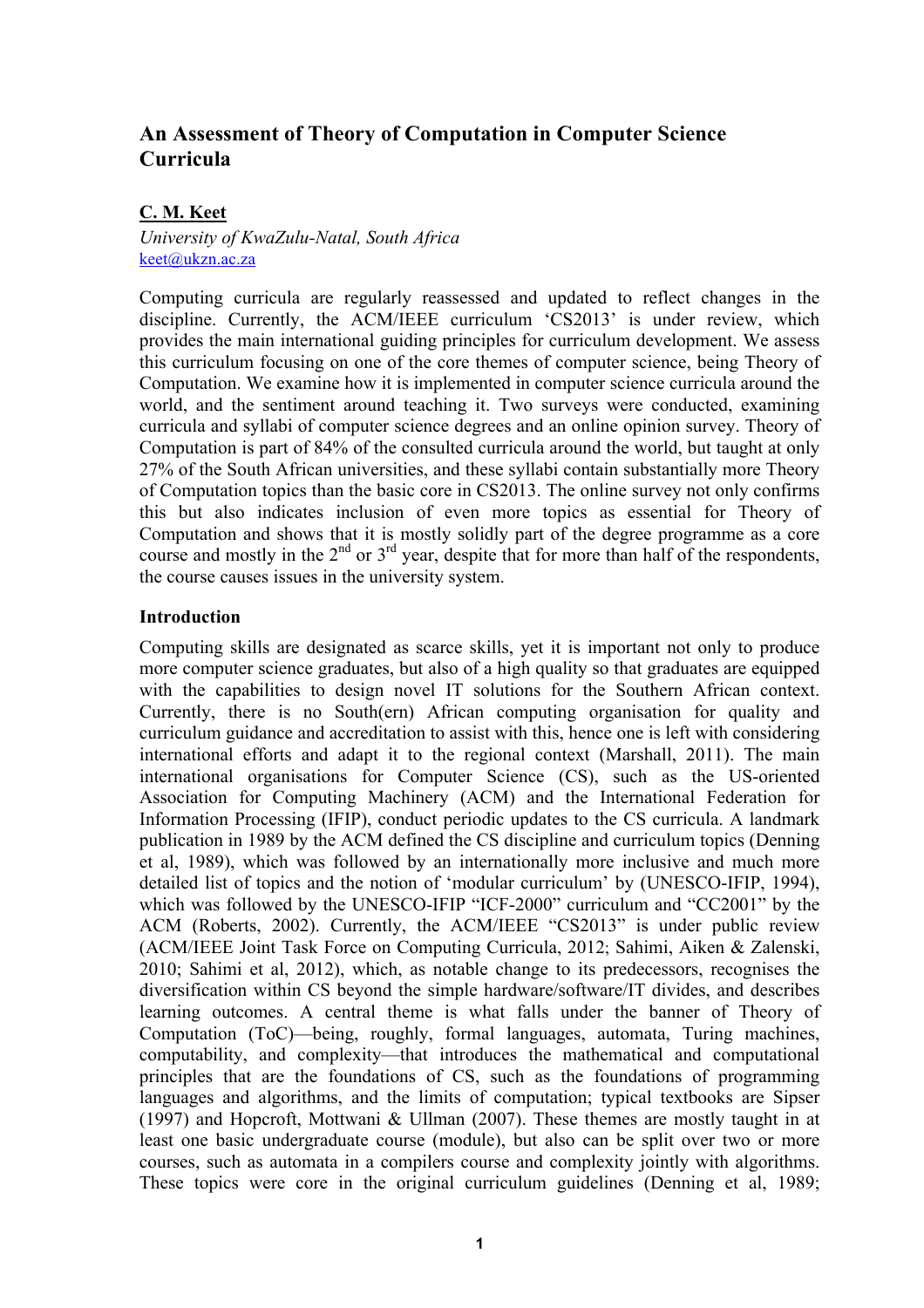UNESCO-IFIP, 1994), but CC2001 and CS2013 have divided that into a smaller core and a set of elective topics, which contributes to a steady flow of anecdotes about 'dumbing down' of CS degrees (e.g., (Dijkstra, 1988; Dewar & Schonberg, 2008)). The ACM/IEEE and UNESCO-IFIP curriculum guidelines are, however, not to be understood as templates for course design, evaluation of subjects, teaching and learning principles, or criteria for accreditation, but principally as a guideline by means of a list of required and recommended undergraduate degree contents (van Veen, Mulder & Lemmen, 2004). Given the observed difference in emphasis on ToC in the international curricula guidelines over time and the pending update on the ACM/IEEE curriculum—as well as curriculum update discussions at the author's institution and elsewhere, e.g., (Sahimi, Aiken & Zalenski, 2010)—it is useful to assess 1) how ToC topics are implemented in CS curricula around the world at present, 2) whether there are any country or regional differences, and 3) what the sentiment is around teaching ToC in academia that may influence the former.

To gain insight in these three aspects, we conducted two surveys, which, to the best of our knowledge, are the first of its kind. The first survey examines syllabi of CS degrees as published online on the respective universities' websites with respect to ToC. The second survey was an online survey open to everybody, which asked for the respondents' opinions on ToC, the context in which it is taught, and what topics should be in a ToC course. The salient outcomes are that ToC is included in the vast majority of the consulted CS curricula around the world, except for South Africa, and these syllabi contain substantially more ToC topics than the basic core of CS2013. The online survey confirms this, and, moreover, the respondents generally include even more topics as 'essential' than that are given in the syllabi. Also, most respondents did do ToC and it is being taught at most of the universities with which the respondents are affiliated, and it is solidly part of the degree programme in the majority of responses. The opinion survey also highlights that there are difficulties in teaching ToC, exhibited by, among others, relatively high failure rates or other issues in the university system.

In the remainder of the paper, we first describe the materials and methods of the surveys, followed by the results and a discussion, and then we conclude.

# **Materials and Methods**

The survey is divided into two components: the survey of extant curricula and syllabi and the online opinion survey. Limitations of the set-up will be addressed in the discussion section.

# **Curriculum and Syllabi Survey**

*General set-up*. A selection of universities will be made, with a focus on all South African universities designated as 'traditional' or 'comprehensive', and from each major region in the world a subset of universities is pre-selected. The aggregations for the latter are: Africa outside South Africa, Asia, Latin America, Europe (continent, west), and the discontiguous region of Anglo-Saxon countries (Australia, Canada, New Zealand, UK, USA). The selection of the international universities is based roughly on inclusion in the Times Higher Education Ranking for countries unfamiliar to the authors. Of those regions and countries, only those will be assessed that have a website and a curriculum understandable in any of the languages that the author understands sufficiently in order to conduct the data collection (being, in alphabetical order: Afrikaans, Dutch, English, German, Italian, Portuguese, and Spanish).

*Data collection*. Parameters to record are: region, country, type of university (where applicable), whether ToC is included in a degree programme in whole or in part or not, and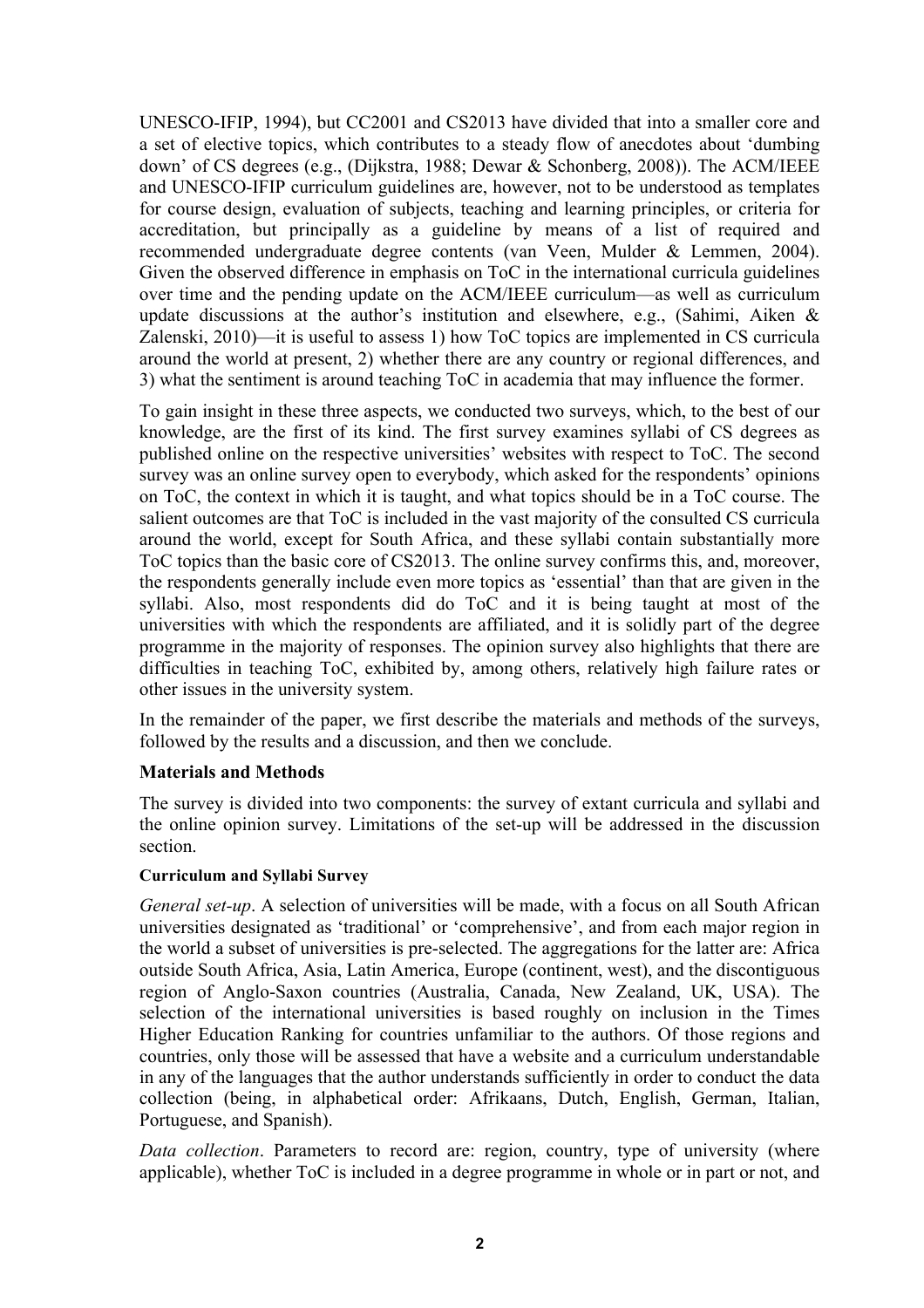if so in which year of the degree programme, and analysis of content of the syllabi (if present).

# **Opinion Survey**

*General set-up*. The method chosen for this survey is that of an open online questionnaire for a two-week time period. Both individual email invitations are to be sent to colleagues inside and outside the University of KwaZulu-Natal, an announcement on the Description Logics and UKZN/CSIR-Meraka Centre for Artificial Intelligence Research mailing lists, and social media will be used as well (the author's Facebook and Google+ accounts). Respondents can leave their email to be contacted for further questions and feedback. The survey software used is LimeSurvey, because it is free survey software that has the necessary feature of conditional questions and extensive branching. Analysis of the results will be carried out with the built-in LimeSurvey features and Microsoft Excel.

*Survey Questions*. The survey consists of eight main questions, with conditional questions depending on the answer provided by the respondent. They are summarised here.

- 1. Should Theory of Computation [roughly: formal languages, automata, complexity] be a course in a CS programme?
	- a. If yes: core or elective, undergraduate or postgraduate, when in the programme (undergrad (1, 2, 3), honours(4), MSc, PhD)?
- 2. Is it taught at your university?
	- a. If no: was it, but cancelled? If yes: Why?
	- b. If yes: core or elective, when in the programme (undergrad (1, 2, 3), honours(4), MSc, PhD), is it secure/solidly in the programme or threatened to be cancelled, does it cause 'problems' such as being flagged for low pass rates or negative student evaluations? Participation (indication): estimate of average amount of enrolled students in each course offering over the past 3 years (<10; 10-30; 31-60; 61-100; more than 100), is the amount stable or in decline (stable, slight decline, strong decline (>50% fewer students in past 5 years)). First-time pass rate (<20, 20-40, 41-60, 61-80, 80-100%).
- 3. Did you ever teach, or are currently teaching, Theory of Computation or Formal languages and automata only or Computability, complexity only?
- 4. Did you do Theory of Computation in your degree? If yes: which year of the programme? If no: do you miss it/regret not having done so?
- 5. Do you do research in Theory of Computation topics? Do you use Theory of Computation topics in research or at work?
- 6. Our survey of syllabi indicates some differences across universities. Please indicate for the following topics whether you consider the topic 'essential', suitable for an 'extended version' of a ToC course, or 'peripheral/may be skipped'. (For reasons of brevity, the full list of 46 topics in included in the results section only.)
- 7. Comments the respondent wishes to make, name of the organisation where the respondent works/studies, email (optional).

# **Results**

In line with the two surveys, the results will be presented separately.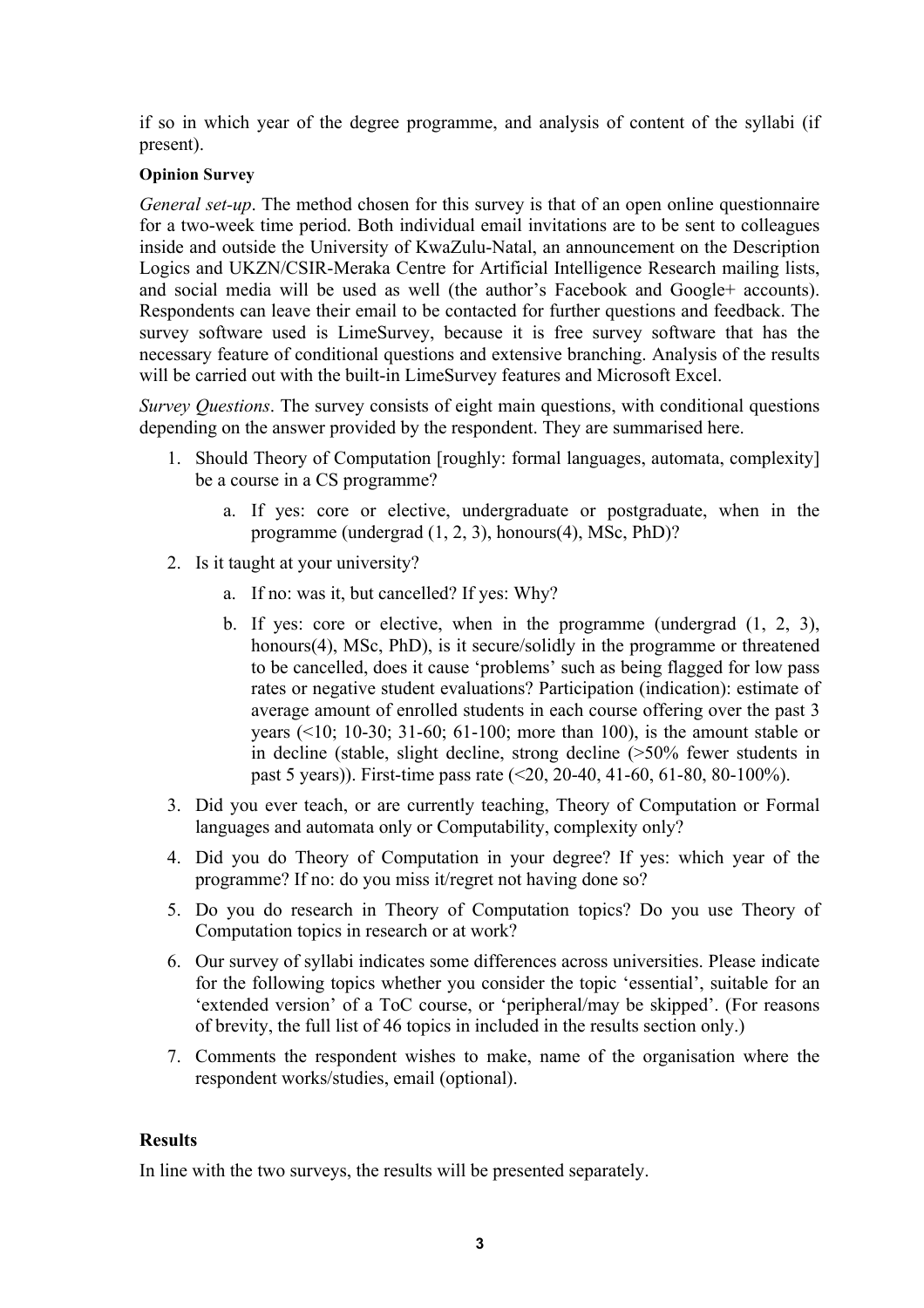#### **Computer Science Curriculum and Syllabi Survey Results**

*Countries and Universities*. The full list of universities consulted is included in the appendix; they are 17 universities from South Africa, 15 from Europe, 15 from the Anglo-Saxon countries, 6 from Asia, 7 from Africa other than South Africa, and 8 from Latin America. The lower amounts for Africa, Asia, and Latin America is largely due to the language barrier and that they generally have less information online, except for the relatively famous (and rated) ones. A total of 9 universities had no or insufficient data online to assess ToC in the curriculum, being two in South Africa (Limpopo and Venda) and 7 in Asia, Africa, and Latin America.

*ToC in the curriculum*. The inclusion of ToC in part or in whole in the CS curricula of the South African universities that had such information online  $(n=15)$  with that of the consulted universities in the rest of the world that had such information online (*n*=44) is compared in Figure 1. More precisely: 27% of the South African universities—University of KwaZulu-Natal, University of South Africa, University of Western Cape, University of Witwatersrand—has ToC in the CS curriculum compared to 84% elsewhere in the world.



**Figure 1.** Comparison of ToC in the CS curriculum in South Africa and in other countries. (FLAT=formal languages and automata theory)

Disaggregating the "other countries" by the identified regions and including also those universities consulted for which no or insufficient material was available online, we see a similar picture (see Figure 2). The African universities consulted that include ToC in the curriculum are Alexandria, Makerere, Zimbabwe, Lagos, and Kenyatta partially, whereas for Botswana, and Addis Ababa no information was available online. The absence of online information was also an issue for the Latin American universities, but, given their responses on the opinion survey (see below), it definitely will amount to a higher percentage than is currently included in the syllabi data. This is unclear for Asia.



**Figure 2.** Curriculum evaluation on inclusion of ToC, disaggregated by region outside South Africa.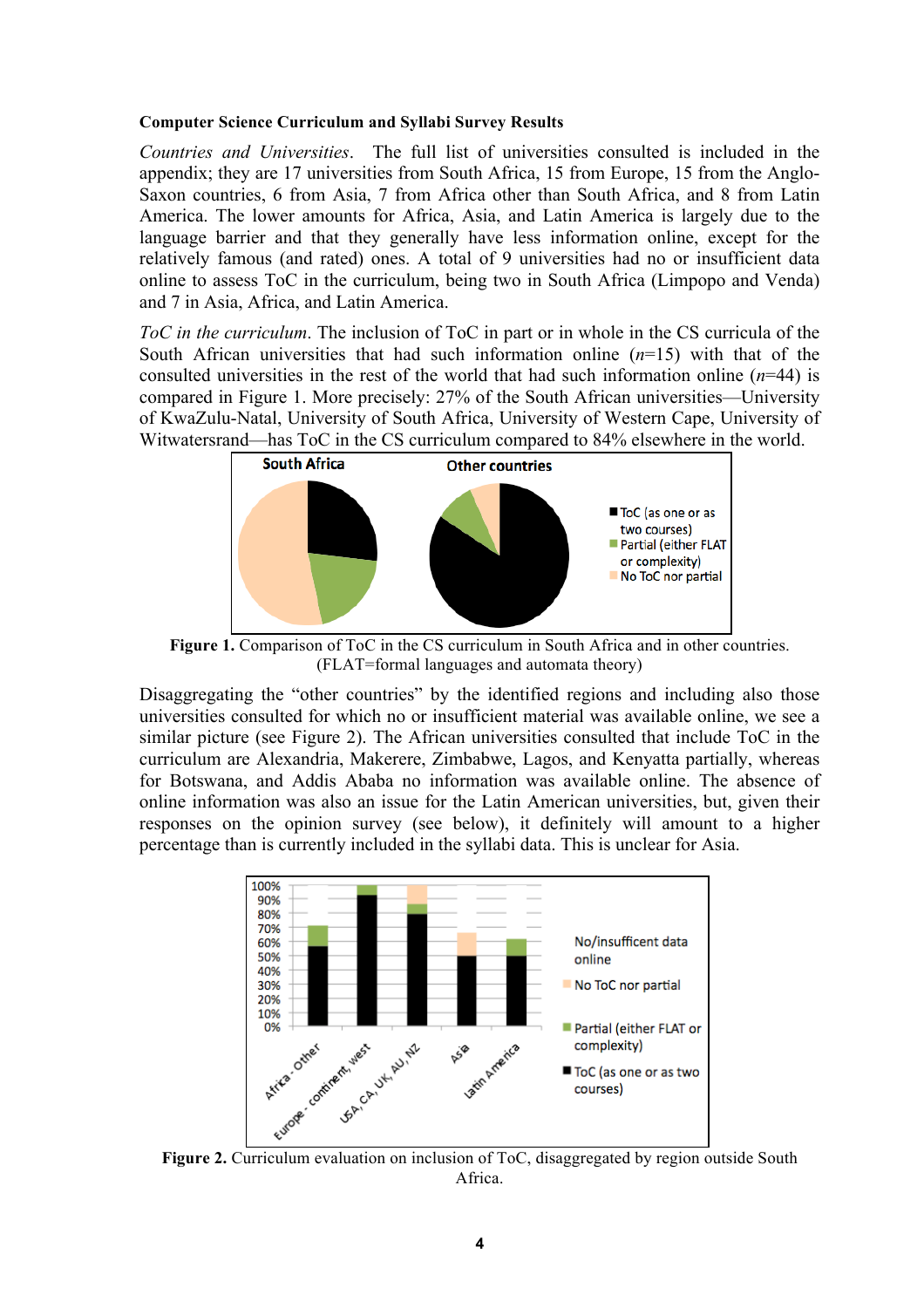The difference between Europe (93% inclusion of ToC) and the Anglo-Saxon countries (80%) may be an artefact of the sample size, but it deserves further analysis with larger sample sizes.

The level of consistency of presenting information online about curricula and/or course listings and/or course descriptions and/or detailed syllabi varied widely, and in several cases multiple options applied. For instance, ToC being core in one 'track' or 'stream', but not another, or for some students scheduled in the BSc and others in the MSc programme. There were 43 universities (of the 59 with data) that had sufficient information online regarding timing of ToC in the degree programme. Of those, only 5 had it explicitly in the MSc degree programme, with the rest mainly in year 2, 3, or 4. Five universities that offer ToC have it spread over 2 or more courses, and the rest offers it in a single course (occasionally, additional advanced courses covering advanced topics such as probabilistic automata and other complexity classes). An initial attempt was made to categorise the topics of the syllabi in more detail, but this was abandoned due to the high variability of detail of such information being online.

### **Opinion Survey Results**

*Characterisation of respondents*. The number of completed surveys was 77, of which 58 filled in their affiliation. The respondents are mainly employed at universities and research institutes: 12 respondents indicated an academic affiliation in South Africa (Stellenbosch, KwaZulu-Natal, UNISA, Pretoria, Witwatersrand) and thus the majority of respondents were from around the world, including universities of Illinois, Rutgers [US], Waterloo [CA], Bolzano [IT], Dresden [DE], Geneva [CH], Southampton [UK], Ben Gurion [IL], Bahía Blanca [AR], CENATAV [CU], Pontificia [CL/BR], São Paolo, Rio de Janeiro, Sergipe, Espirito Santo, and 8 others from [BR], Macau [CN] and Indonesia [ID], and at least three respondents are employed in industry (Boeing, Google, and SRI International). 35 respondents indicated to have taught ToC, 37 formal languages and automata only, 25 computability and complexity, and 16 closely related courses such as algorithms, logic, and compilers. 41% of the respondents (32) conducts research in ToC topics and 72% (56) use it in research or other work (including 2 from the aforementioned companies). Twelve respondents neither conduct research in ToC topics nor use it. The spread of respondents is too broad to merit statistical analyses about whether responses vary significantly by country, by continent, or by predominant language at the organization.

*Answers relating to ToC*. The anonymised raw question answers with percentages, sorted by question (exported from LimeSurvey) are online at http://www.meteck.org/ files/tocsurvey/, and anonymised answers to each survey question in per-question-format with answers by respondent as a spreadsheet are available upon request; the following paragraphs summarise the results.

The basic ToC course statistics are as follows. 76 of the 77 respondents are of the opinion ToC should be in programme, 74 (96% of the answers) have it currently in the programme, and 82% had it in their degree programme when they were a student. Of those 14 who did not do ToC during their studies, 86% misses not having had that opportunity and the remaining respondent did not do ToC, does not miss it not having done so, said that it should not be in the programme, and never uses it at work.

Considering when it should be taught in the degree programme, and taking note of the 10 comments in the comments field of the survey describing it has been divided over several courses, there was a clear tendency for undergraduate compared to honours, MSc, or PhD (ratio yes/no 0.69 for undergrad versus 0.45 for honours and 0.33 for MSc/PhD), and the 3rd year in particular (ratio yes/no year1 0.13, year2 1.03, and year3 1.57). This roughly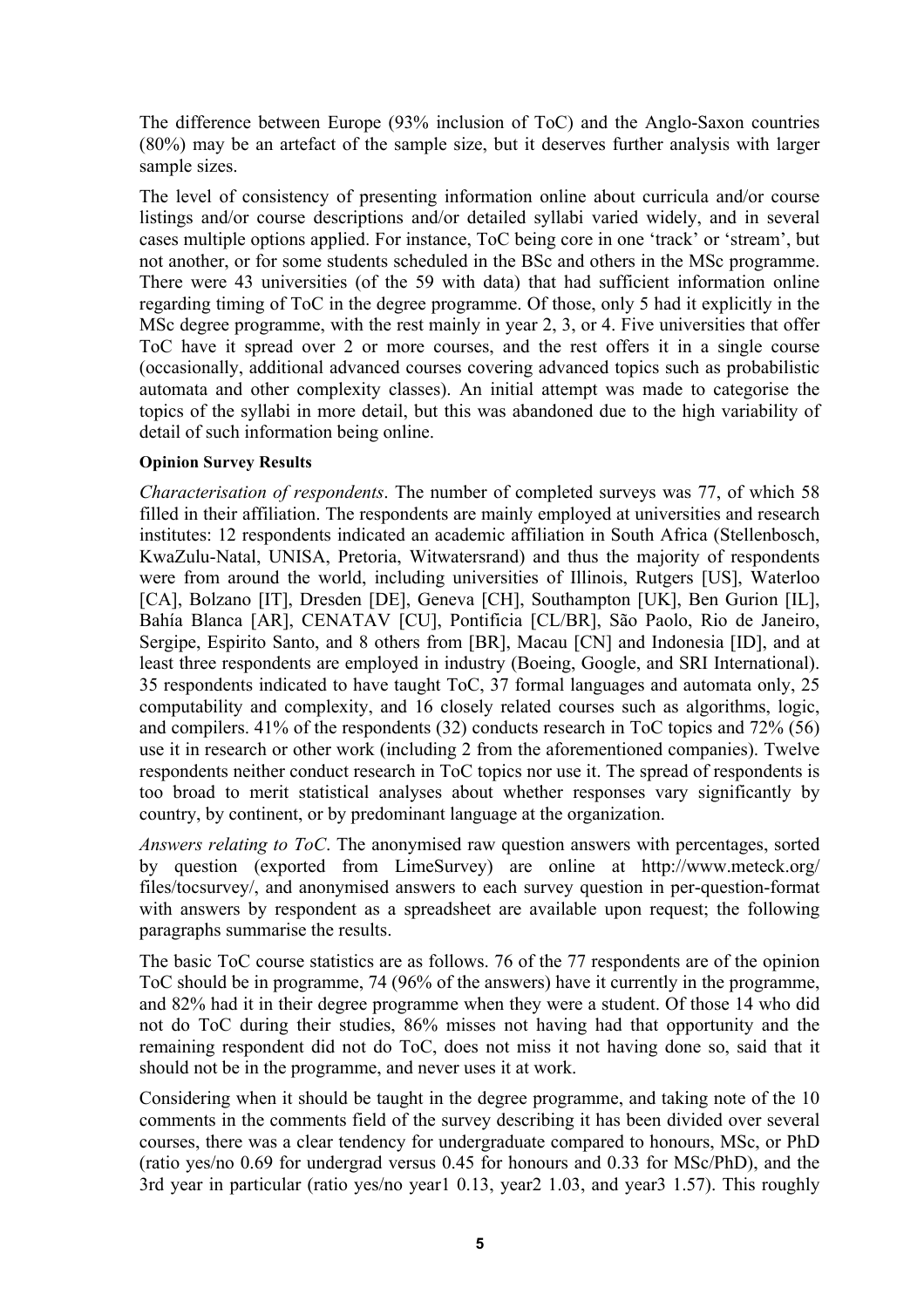corresponds to when the respondents themselves did ToC and when it is taught at the university. Given there must be several calendar years difference between being a student and that the survey respondents are graduated since a while (see previous paragraph), there is thus little change over the years, as can be seen in Figure 3. The 5% increase in teaching ToC in year 3 comes mainly from the decrease in honours/year 4 and PhD.



**Figure 3.** Comparison between when the survey respondents did ToC in their studies and in which year in the study programme it is taught at their university (where applicable).

ToC is a core course in the curriculum in 67 of the 74 answers (90%), and secure in the programme for 57 out of 66 responses (86%). Only few reasons were provided for "under threat/other", being that it has been removed from some specialisations but not all (in part, due to the computer science vs. information systems tensions, as elaborated on by one respondent), or threatened due to low enrolment numbers, resulting in one case ToC being taught only every other year. Enrolment numbers vary greatly, from less than 10 students  $(6\%$  of respondents) to classes with more than 100 students  $(16\%)$ , with the main 31-60 students/year (40%) and then 11-30 students (24%). 25% (15 of 60) record a slight decline in enrolment.

Given the plentiful anecdotes, hearsay, and assertions in other ToC teaching papers about difficulties with ToC teaching and learning, we also asked about that in the survey. The data provided by the respondents do substantiate the existence of issues to some extent. While 44% of the respondents answered that there are no issues and everything runs smoothly, 32% note it causes problems in the academic system each year and another 24% reported that management/student affairs has gotten used to the fact there are problems, i.e., a slight majority of respondents faces issues. Several respondents provided additional information regarding the issues, mentioning low pass rates (3), that students struggle because they do not see the usefulness of ToC for their career (4), that it also depends on the quality of the teacher (2), and low enrolment numbers (2). We considered three variables present in the result set that may influence there being issues: pass rates, class size, and content of the course. Course content was extrapolated from the answers given to the ToC topics, where more topics denoted as 'essential' was assumed to result in a heavier course load, which need not be the case, and no correlation was found. Data on the interaction between pass rates, participation, and issues were analysed: for 45%, the first-time pass rates remain below 60% and with 80% of the respondents, the pass rate remains below 80%. There is no clear trend between pass rate, class size and issues, except that pass rate 41-60% and class size 31-60 have comparatively more issues (72% and 64% of the reported instances, respectively), and that the correlation between pass rate and issues is 0.79; *n* is to small to draw any conclusions for the other combinations.

*ToC topics*. The final set of main questions concerned the topics that should be part of a ToC course. 46 topics were listed and for each one, the answer [essential/extended/ peripheral/no answer] could be given. The responses were analysed in two different ways: calculating the percentage of a response value out of the total responses given and by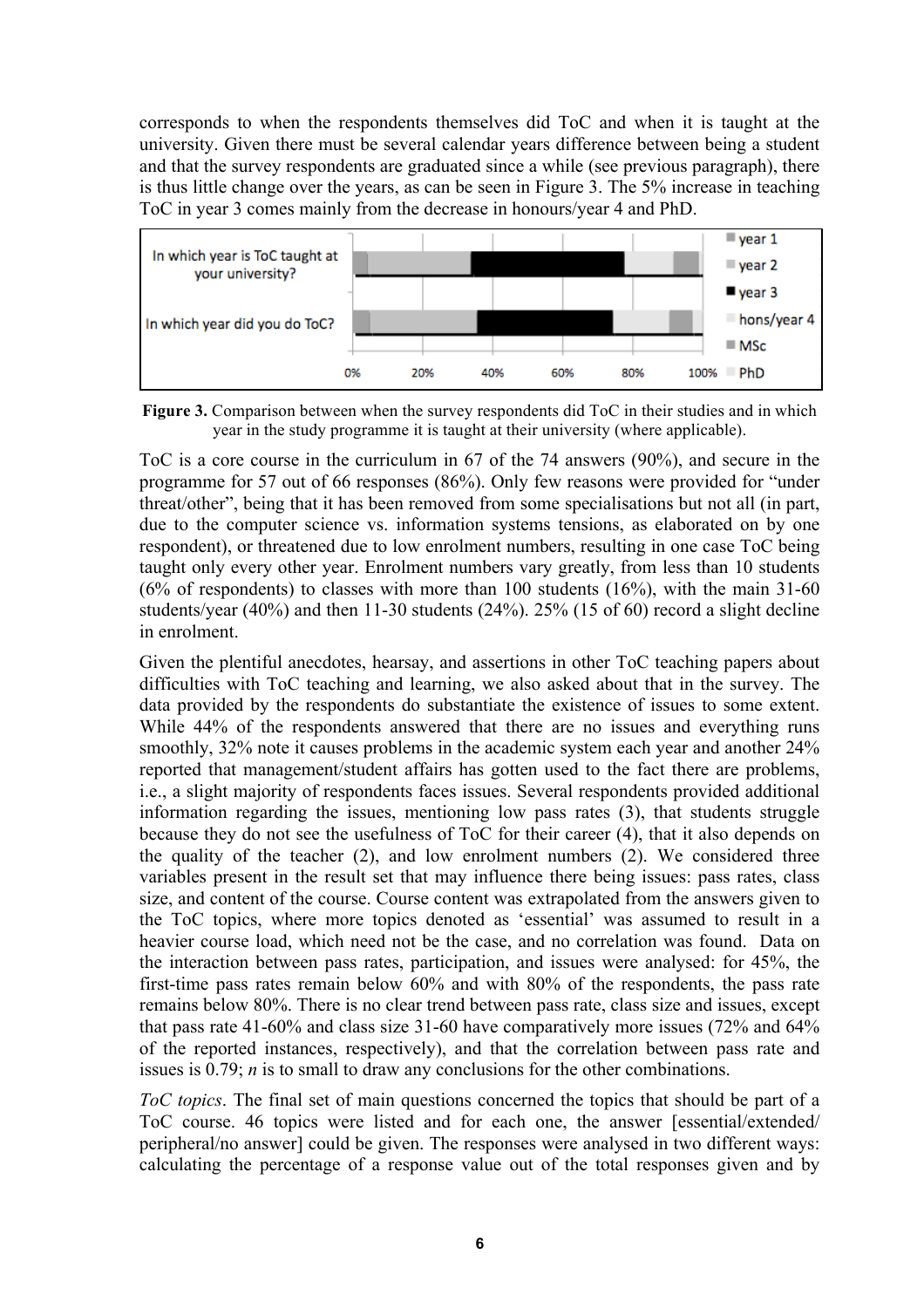assigning values to the responses (essential  $= 3$ , extended  $= 2$ , peripheral  $= 1$ ) and ordering topics according to the average over the given answers. The order of the topics is roughly the same for the essential topics and varies only by a few places at the tail end; thus, there is a consensus about which topics are important regardless the measure. The complete list of ToC topics ordered on percent 'essential' is shown in Table 1.

**Table 1.** Ordering of the 46 ToC topics, by calculating the percentage of responses that marked it as 'essential' out of the given answers.

| Topics ordered on percent 'essential'                                              |       | cont'd                                                                        |       |
|------------------------------------------------------------------------------------|-------|-------------------------------------------------------------------------------|-------|
| Regular expressions                                                                | 98.55 | Show problem to be decidable/un-<br>decidable(RE, non-RE, RE but not<br>Rec.) | 61.90 |
| Deterministic<br>Finite<br>Automata<br>(DFA)                                       | 95.71 | Push-down Automata (PDA, deter-<br>ministic and non-deterministic)            | 61.54 |
| The Turing Machine (basics)                                                        | 94.37 | Converting RG NFAs                                                            | 60.61 |
| Context-free Grammars (defini-<br>tion, ambiguity, simplification,<br>derivations) | 94.20 | TM acceptors                                                                  | 57.14 |
| Non-Deterministic<br>Finite<br>Automata (NFA, epsilon-NFA)                         | 88.41 | Pumping lemma for CFLs                                                        | 54.69 |
| Equivalences $\&$ conversion RE<br>and automata                                    | 85.29 | Equivalences $\&$ conversion PDA,<br><b>CFG</b>                               | 51.61 |
| Problems<br>computer<br>cannot<br>a<br>solve                                       | 85.29 | Show problem to be P, NP, NP-<br>complete, NP-hard, co-NP                     | 50.75 |
| Halting problem                                                                    | 82.81 | State minimization                                                            | 49.25 |
| Properties of Regular languages                                                    | 80.30 | Closure properties of CFLs                                                    | 49.21 |
| Regular grammars (RG)                                                              | 80.00 | Recursively Enumerable, non-RE,<br>RE but not recursive languages             | 46.38 |
| Examples of some undecidable<br>problems/languages                                 | 78.13 | Decision properties of CFLs                                                   | 46.03 |
| Church-Turing thesis                                                               | 77.94 | Non-deterministic TM                                                          | 45.45 |
| Computability and decidability                                                     | 76.81 | Cook's theorem                                                                | 38.71 |
| Equivalences & conversion DFA,<br>NFA, epsilon-NFA                                 | 73.85 | Diagonalization language                                                      | 34.38 |
| P, NP, NP-complete, NP-hard,<br>co-NP                                              | 73.53 | Multi-tape TM                                                                 | 30.88 |
| Universal Turing Machine                                                           | 72.06 | Rice's theorem                                                                | 30.00 |
| Undecidability                                                                     | 68.57 | Post correspondence problem                                                   | 26.67 |
| Pumping<br>for<br>Regular<br>lemma<br>languages                                    | 68.18 | PSPACE, EXPTIME,                                                              | 26.23 |
| Some well-known NP problems<br>(e.g., TSP, SAT, Node cover)                        | 68.18 | Moore Machines                                                                | 21.31 |
| Chomsky normal form, hierarchy                                                     | 67.16 | <b>Mealy Machines</b>                                                         | 21.31 |
| Reductions                                                                         | 65.15 | Programming<br>for<br>TM<br>tricks<br>(storage, tracks)                       | 20.59 |
| Proving undecidability                                                             | 62.86 | TM transducers                                                                | 17.74 |
| Polynomial time reductions                                                         | 62.69 | Hot/fun<br>topics<br>their<br>and<br>complexity classes (e.g., games)         | 15.87 |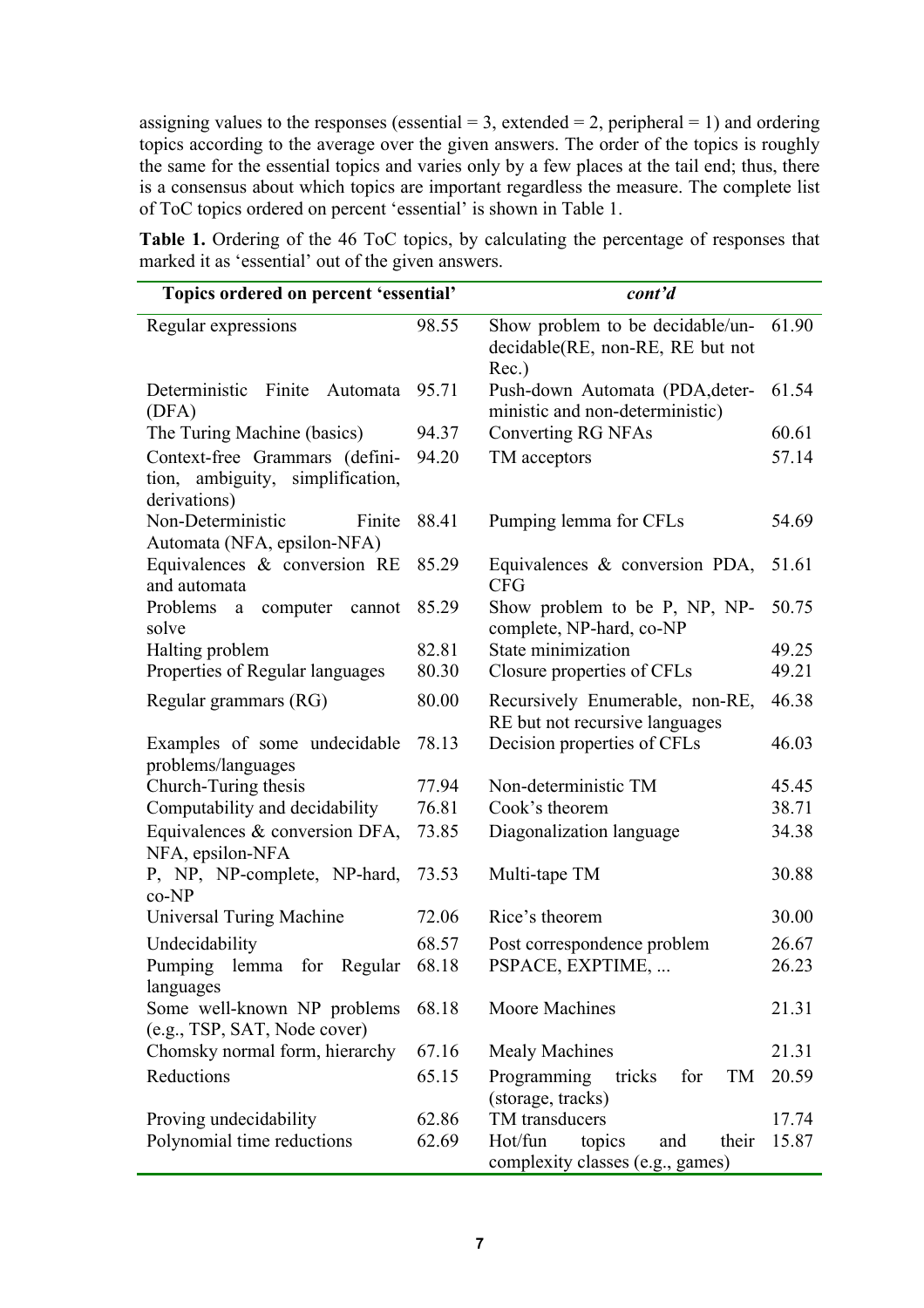Topics that received most (50-60%) 'In an extended course' are: TM transducers; Post correspondence problem; PSPACE, EXPTIME, ...; hot/fun topics and their complexity classes (e.g., games); 'programming tricks' for TM (storage, tracks); and Cook's theorem. Four respondents used the comments field to add other topics, being: weighted automata and transducers with applications in a basic course and tree automata in an extended course, Quantum Turing Machine, Savitch Theorem, PSPACE-completeness, and parallel complexity classes with PRAM NC P-complete.

# **Discussion**

The responses of the opinion survey—77 being a substantial amount for an open survey show an overwhelming agreement about the need for a ToC course in a CS degree programme, regardless whether they have done the course themselves, teach or have taught it or a similar course, or conduct research in it, or do not us it at all. As such, it reconfirms ToC's place in the curriculum from the perspective of, mostly, academics.

Concerning topics of a ToC course, it is perceived decidedly that formal languages, automata, Turing machines, complexity, computability and decidability themes form part of one coherent offering, but that the detail of the sub-topics covered may vary. For instance, including Turing machines in a basic ToC course, but transducers, storage and tracks only in an extended or advanced ToC course, including Deterministic and Non-Deterministic Finite Automata, but not Mealy and Moore machines, and covering Context-Free Grammars, but not decision and closure properties. This contrasts quite markedly with the Strawman/CS2013 outline, which is depicted in Figure 4.

| AL/Basic Automata Computability and Complexity<br>[3 Core-Tier1 hours, 3 Core-Tier2 hours]                                                                                                                                                       |  |  |
|--------------------------------------------------------------------------------------------------------------------------------------------------------------------------------------------------------------------------------------------------|--|--|
| Topics:                                                                                                                                                                                                                                          |  |  |
| [Core-Tier1] Finite-state machines, Regular expressions, The halting problem<br>[Core-Tier2] Context-free grammars (cross-reference PL/Syntax Analysis), P vs.<br>NP (tractable and intractable problems), Definition of P, NP, and NP-complete, |  |  |
| Exemplary NP-complete problems (e.g., SAT, Knapsack)                                                                                                                                                                                             |  |  |
| <b>AL/Advanced Computational Complexity</b><br>[Elective]                                                                                                                                                                                        |  |  |
| Topics: Review definitions of the classes P and NP; introduce EXP, NP-                                                                                                                                                                           |  |  |
| completeness (Cook's theorem), Classic NP-complete problems, Reduction                                                                                                                                                                           |  |  |
| Techniques                                                                                                                                                                                                                                       |  |  |
|                                                                                                                                                                                                                                                  |  |  |
| AL/Advanced Automata Theory and Computability                                                                                                                                                                                                    |  |  |
| [Elective]                                                                                                                                                                                                                                       |  |  |
| Topics: Sets and languages, Regular languages (Review of deterministic finite<br>automata (DFAs), Nondeterministic finite automata (NFAs), Equivalence of DFAs                                                                                   |  |  |
| and NFAs, Review of regular expressions; their equivalence to finite automata,                                                                                                                                                                   |  |  |
| Closure properties, Proving languages non-regular via the pumping lemma or                                                                                                                                                                       |  |  |
| alternative means), Context-free languages (Push-down automata (PDAs),                                                                                                                                                                           |  |  |
| Relationship of PDAs and context-free grammars, Properties of context-free                                                                                                                                                                       |  |  |
| languages), Turing machines, or an equivalent formal model of universal                                                                                                                                                                          |  |  |
| computation, Nondeterministic Turing machines, Chomsky hierarchy, The<br>Church-Turing thesis, Computability, Rice's Theorem, Examples of uncomputable                                                                                           |  |  |
| functions. Implications of uncomputability                                                                                                                                                                                                       |  |  |

**Figure 4**. Proposed CS2013's ToC topics in the Strawman draft (layout edited).

However, the feasibility of imparting a real understanding of complexity classes P and NP without also touching upon computability and Turing machines is limited. In addition, the hours indicated in Figure 4 have to be understood as minimum hours of fact-to-face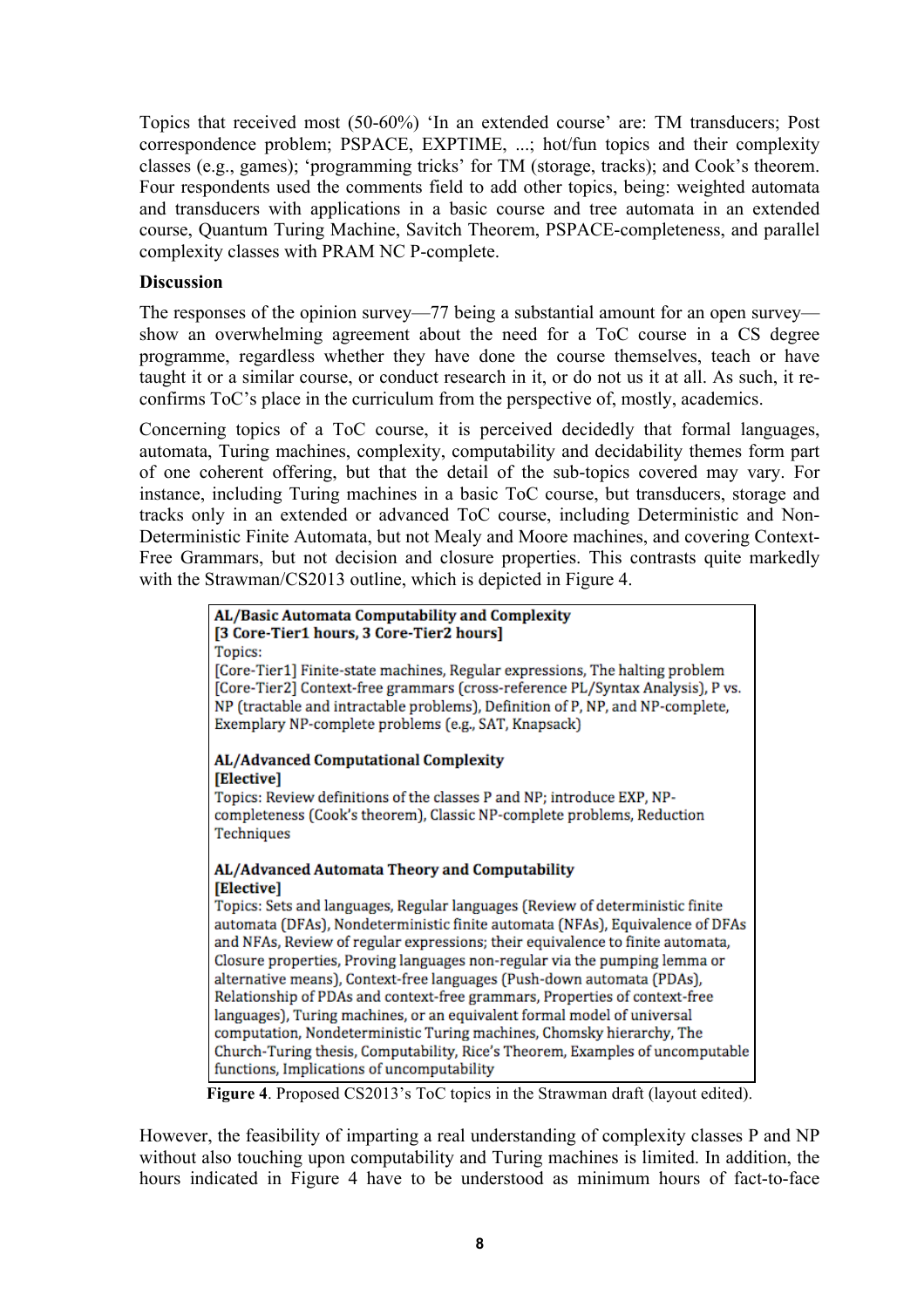lectures, which amounts to 8 lessons at a South African university  $(8 * 45 \text{ mins} = 6 * 60 \text{ m})$ mins), or at least almost 3 weeks of a standard 16 credit semester course, which, if this minimum is adhered to, amounts to a *very* superficial treatment of partial ToC topics. We focus explicitly on CS programmes, which should have most time dedicated to ToC compared to other computing specialisations, but even then, the voices from the field clearly demonstrate putting a higher weight on ToC than the ACM/IEEE curriculum developers allot to it. Why could this be so? Arguments can be heard that ToC matters more for CS than other recently recognised specialisations within computing—e.g., software engineering, net-centric computing, information systems, and computational biology—, that this diversification has to be recognised by the curriculum developers (Rosenbloom, 2004; Sahimi et al, 2012), and that it should result in putting more or less weight on the core topics (see (ACM/IEEE Joint Task Force on Computing Curricula, 2005) for a detailed analysis on sub-disciplines within computing and a proposed weighting of curriculum themes). This is not reflected as such in the Strawman draft: the different tracks *within* CS all have to do the core, with 100% for tier-1 and >80% of tier-2 core, and an undefined amount of the elective topics to facilitate track-development, although no tracks have been defined in the CS2013 yet. It is noticeable only when one compares it with the Software Engineering curriculum guidelines (ACM/IEEE Joint Task Force on Computing Curricula, 2004), as those guidelines include only a little bit on finite state machines, grammars, and complexity and computability in the "Data structures and algorithms" and "Discrete structures II" themes. It may be the case that, in praxis, those degree programmes called "computer science" indeed do contain the more fundamental topics, such as ToC (and logic, formal methods etc.), and that other 'tracks' actually have been given different names already, hence, would have been filtered out unintentionally *a priori* in the data collection stage of the curriculum survey.

Concerning issues teaching ToC, on an absolute scale, that 56% faces issues with their ToC courses is substantial. It deserves a comparative analysis to uncover what the other half does so as to not have such issues. Comments in the survey and offline (in the form of follow-up emails) by survey respondents suggest it may help to demonstrate better the applicability of ToC topics in the students' prospective career, have experienced good teachers, and appropriate preparation in prior courses to increase the pass rates. Further, it might be related to the quantity and depth of material covered in a ToC course with respect to nominal course load. The data hints also to another possible explanation: even with a 80-100% pass rate and no low enrolment the 'gotten used to the issues' was selected occasionally, and vv., with a 41-60% pass rate that everything runs smoothly, thereby indicating that having issues might also be relative to a particular university culture and expectations of students, academics, and management.

*Addressing possible limitations of the survey set-up*. There are several limitations of the set up of the surveys that may affect the results. First, the non-South African universities were selected largely based on reputation, such as the Times Higher Education Ranking, to the extent one might ponder whether the fact that it is skewed toward the 'good' universities may have an effect, and one might argue that they include ToC because they have a good insight in designing a high quality curriculum. Or, that the sample is too focussed on education systems in 'the West'—which holds for the syllabus survey, but not the opinion survey—and that such curricula are, or have to be, adapted to the local context in a yet to be specified way. The latter ought not to entail omitting core material from a discipline's curriculum anyway, and, moreover, CS and development of novel and good quality software requires an understanding of ToC topics; e.g., in order to develop a correct isiZulu grammar checker or parser, scalable image pattern recognition algorithms to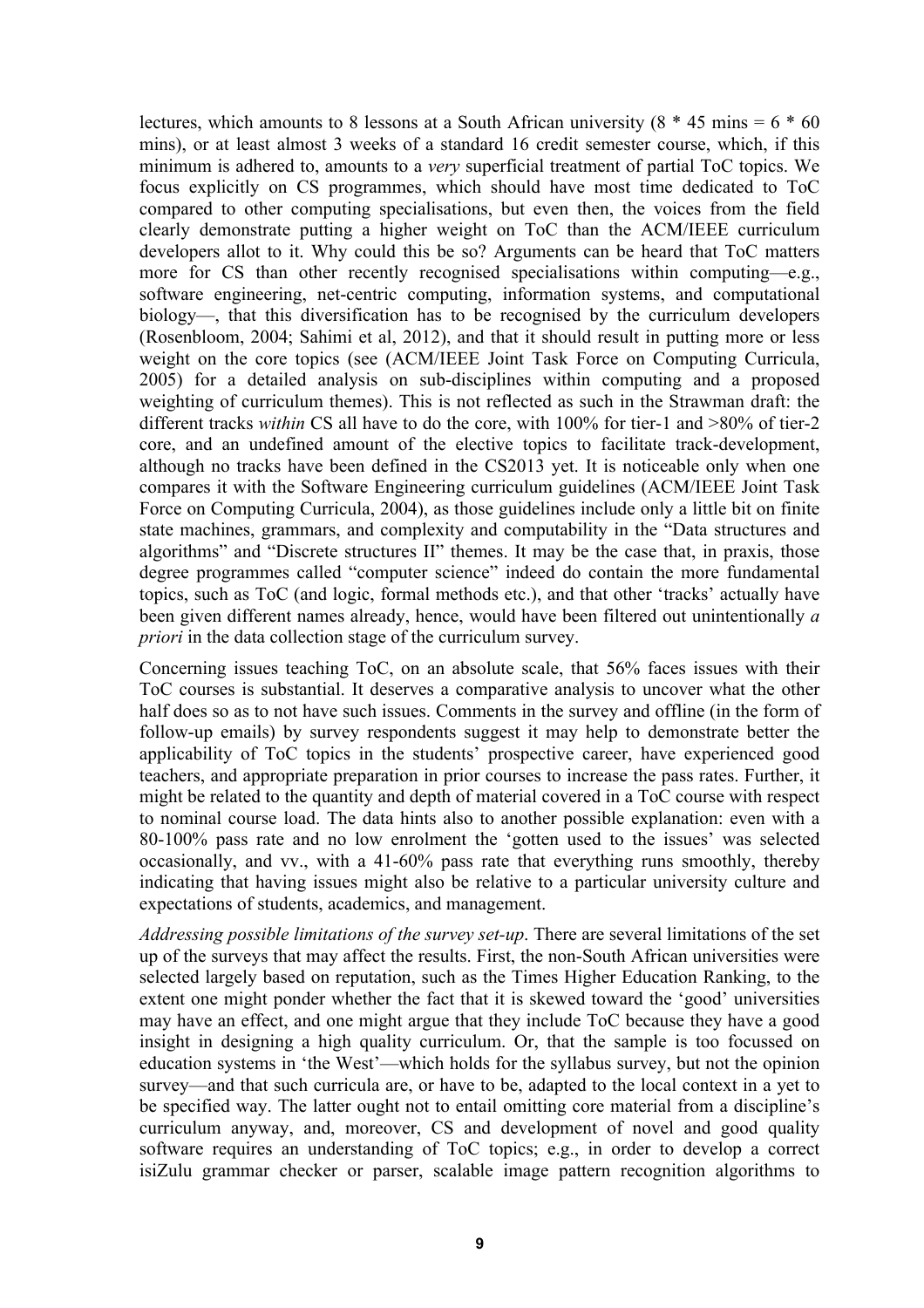monitor wildlife tracks with pictures taken *in situ*, or an ontology-driven user interface for the South African Department of Science & Technology's National Recordal System for indigenous knowledge management. These are broad-sweeping statements and this research does not provide, and did not aim to provide, an answer to these questions. Second, when there were detailed syllabi, they often did not provide detail regarding the hours spent on each topic and no credit comparison was made, which can introduce a larger variability than what is presented in the results. A case in point is the detailed evaluation of the curricula by academics from Imperial College London, TU Delft, ETH Zurich, and RWTH Aachen that gave ToC a relative importance of 10%, 7%, 4.5%, and 9.3%, respectively (IDEA League, 2001). However, this does not change the substantial difference between the presence/absence of ToC in the curricula in South Africa versus in other countries.

Regarding the opinion survey, the distribution of the invitations was skewed toward fellow scientists who work in similar fields, both regarding individual emails and the distribution lists, most of whom use, or know they benefit from, ToC topics in their work, and perhaps a bit skewed toward computability and decidability as most important topics. Also, it is an open survey, hence, it may exhibit the tendency that those who are more passionate about ToC will be the main proportion of respondents. However, the cross-check with the curricula and syllabi survey did not demonstrate a clear difference, and the necessity of including at least complexity is also reflected in the Strawman/CS2013 draft; hence, the opinion survey does not indicate the existence of this possible bias. Moreover, the respondents come from each continent of the world and from many different universities, therewith providing a valuable snapshot of various aspects of ToC, in particular regarding the basic ToC course statistics, perceived importance of topics, and data about prevalence of issues, which is, to the best of our knowledge, the first of its kind.

Returning now to the original three questions posed in the introduction, we can answer them as follows. Regarding the first question, on how ToC is implemented, it can be observed that ToC topics in the actual international curricula are more in line with the older curriculum guidelines of Denning et al (1989) and UNESCO-IFIP (1994) than the more recent versions that put less weight on ToC topics. The timing in the curriculum regarding when to teach ToC remains largely stable. The results show there are country/regional differences, with the most pronounced one being that ToC is taught at only 27% of the South African traditional and comprehensive universities versus its inclusion in 84% of the consulted curricula elsewhere in the world. Even including the ones with partial ToC coverage does not make up for the differences with elsewhere in the world and any of the proposed curriculum guidelines. Other geographic or language-based differences are not deducible from the data, or: based on the data, region does not matter substantially regarding inclusion of ToC in the CS curriculum, except that the slight difference between Europe and the Anglo-Saxon countries deserves further attention. Opinion on ToC is overwhelmingly in favour of having it in the curriculum, and primarily in the  $2<sup>nd</sup>$  or  $3<sup>rd</sup>$  year. Also, a large list of topics is considered to be 'essential' to the course, and this list is more inclusive than the recent international curricula Strawman drafts' core for ToC topics. Despite noted issues with the course, the voices from the field clearly indicate that ToC is here to stay.

# **Conclusions**

Both the survey of the international curricula and syllabi and the opinion survey show an overwhelming agreement that Theory of Computation should be taught and is being taught, and a majority has it scheduled in the  $2<sup>nd</sup>$  or  $3<sup>rd</sup>$  year in an undergraduate computer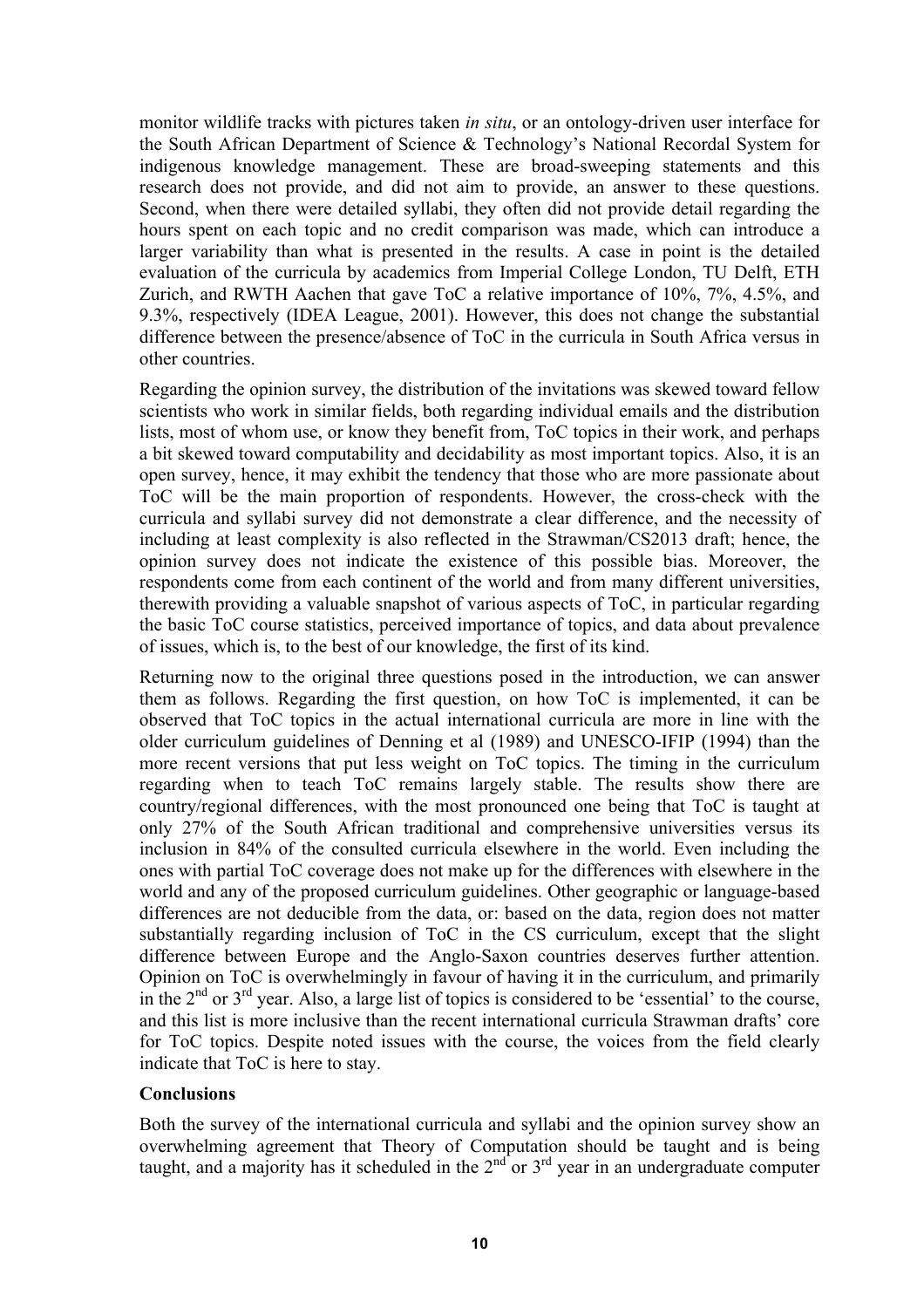science programme. The course is mostly solidly in the programme as a core course. There is agreement on the typical topics that are considered as essential to Theory of Computation, covering regular and context-free languages, automata, Turing machines, undecidability, computability and complexity, where the subtopics covered vary. This is in line with older computing curricula guidelines, but less so with recent proposals that, comparatively, downplay Theory of Computation topics even for pure/'majoring in' computer science curricula in favour of a smaller core and multiple tracks. About half of the respondents note there are issues with the course, for various reasons, including, but not limited to, low pass rates and low enrolment, where roughly half observe first-time pass rates below 60%. This nevertheless does not to have an effect on the curricula thus far.

Given that, practically, Theory of Computation is solidly in the CS degree programme, and perhaps ought to be introduced more widely in South Africa, our future line of work pertains to assessing reasons behind the noted issues with teaching Theory of Computation, and what makes the course successful and running smoothly in some cases, including aiming to obtain a better specification of its prerequisites, and therewith other undergraduate courses.

### **References**

- ACM/IEEE Joint Task Force on Computing Curricula. (2012). *Computer Science Curricula 2013 Strawman Draft (Feb. 2012)*. ACM/IEEE, Online: http://ai.stanford.edu/users/sahami/CS2013/.
- ACM/IEEE Joint Task Force on Computing Curricula. (2005). *The overview report*. ACM, AIS, IEEE-CS, September 30, 2005.
- ACM/IEEE Joint Task Force on Computing Curricula. (2004). *Software Engineering 2004*. ACM, IEEE-CS, August 23, 2004.
- Denning, P.J., Comer, D.E., Gries, D., Mulder, M.C., Tucker, A., Turner, A.J. & Young, P.R. (1989) Computing as a discipline. *Communications of the ACM*, 32(1), 9-23.
- Dewar, R.B.K. & Schonberg, E. (2008). Computer Science Education: where are the software engineers of tomorrow? *Crosstalk: The Journal of Defense Software Engineering*, January 2008, 28-30.
- Dijkstra, E.W. (1988). On the cruelty of really teaching computing science. Unpublished manuscript EWD 1036.

Hopcroft, J.E., Motwani, R. & Ullman, J.D. (2007). *Introduction to Automata Theory, Languages, and Computation*, 3rd ed., Pearson Education.

IDEA League (2001). *Report on comparison of curricula in Computer Science*. ICL, TUD, ETH & RWTH. Oct, 12, 2001. Online: http://www.automata.rwth-aachen.de/~thomas/Ideareport01.pdf.

- Marshall, L. (2011). Developing a Computer Science curriculum in the South African context. In: G. van der Veer, P. Sloep & M. van Eekelen (Eds.), *Computer Science Education Research Conference* (pp9-19). Heerlen, the Netherlands, 7-8 April, 2011. New York: ACM Conference Proceedings.
- Roberts, E. (2001). *Computing Curricula 2001: Computer Science Final Report*, New York : IEEE Computer Society.
- Rosenbloom, P.S. (2004). A new framework for computer science and engineering. *IEEE Computer*, 37(11), 23-28.
- Sahimi, M., Aiken, A, & Zalenski, J. (2010). Expanding the frontiers of computer science: designing a curriculum to reflect a diverse field. In: G. Lewandowski, S. Wolfman, T.J. Cortina & E.L. Walker (Eds.), *Proceedings of the 41st ACM technical Symposium on Computer Science Education* (pp. 47-51)*.* Milwaukee, USA, March 10-13, 2010. New York: ACM Conference Proceedings.
- Sahimi, M., Roach, S., Cuadros-Vargas, E. & Reed, D. (2012). Computer Science curriculum 2013: reviewing the Strawman report from the ACM/IEEE Task Team. In: *Proceedings of the*